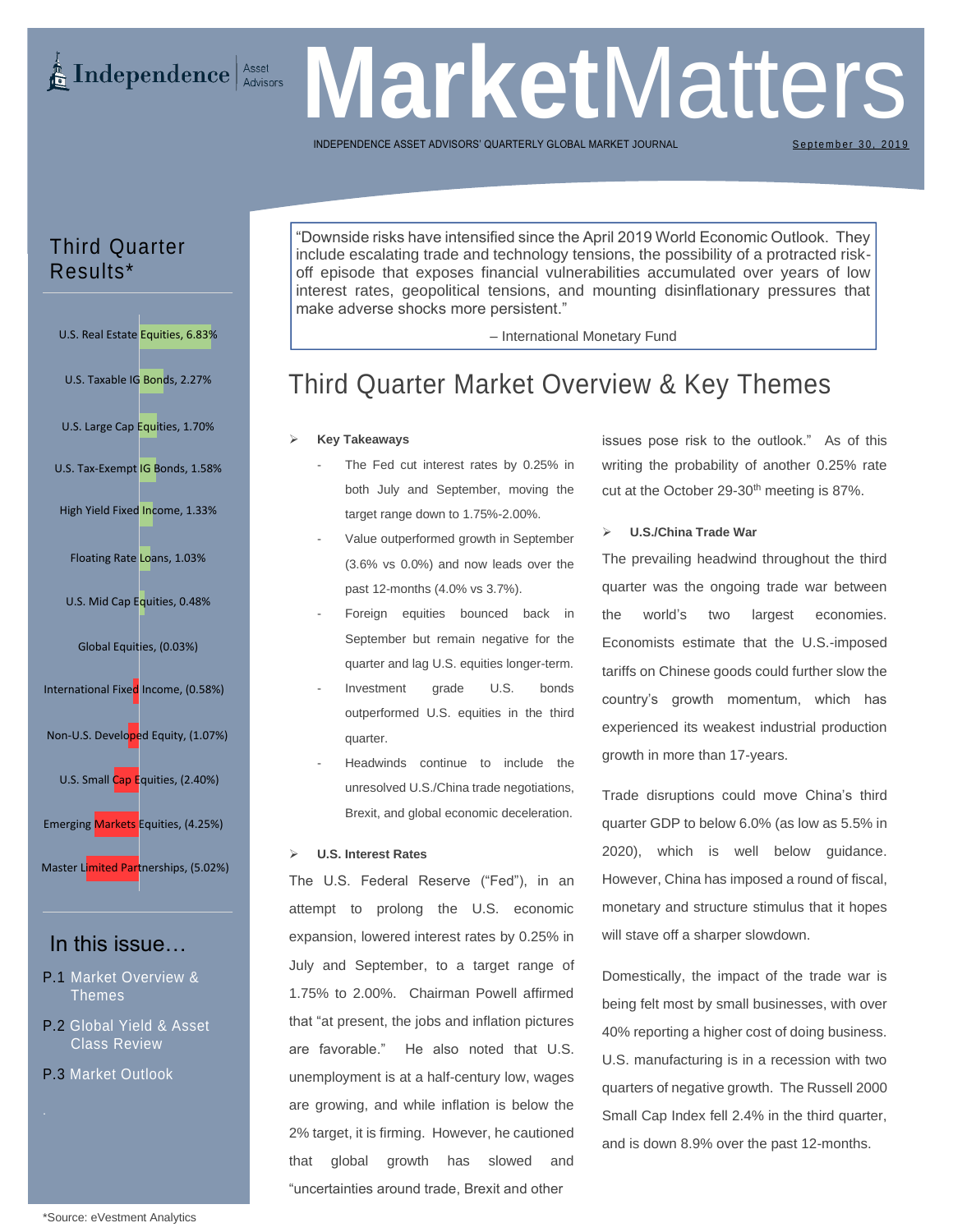## 2019 Global Yield & Asset Class Review



#### ➢ **U.S. Equities**

The S&P 500 Index gained 1.7% in the third quarter, improving its year-to-date return to 20.6%. Over the past three years, growth stocks have outperformed value stocks, but we have seen a shift over the past year that favors value. Performance during the third quarter was driven by interest rate sensitive sectors such as Utilities and Real Estate, which benefitted value indices and "low-vol" strategies with higher exposure to these high yield sectors. In August, value stocks gained 3.6% compared to 0.0% for growth stocks. In terms of valuations, core, value and growth stocks are all now trading above their historical averages, but only value is considered fairly priced at 14.1x (core and growth are at 16.8x and 21.4x, respectively).

#### ➢ **Midstream MLPs**

Energy infrastructure investments gave up nearly 35% of their first-half gains after falling 5.0% in the third quarter. The sector, which has exhibited a higher correlation to oil prices in recent years, was negatively affected in August when WTI crude fell by 5.9%. Fundamentally, energy infrastructure equities are well positioned to offer capital appreciation and consistency of income, but the sector's susceptibility to energy prices makes it an applicable asset class for long-term investors.

#### ➢ **U.S. REITs**

U.S. REIT common equity was the best performing of the primary global asset classes in the third quarter, gaining 6.8%. This improved the year-to-date return to 24.6%. REIT dividend income growth continues to outpace inflation.

#### ➢ **Foreign Equities**

Developed non-U.S. equities bounced back 2.9% in September after selling off in July and August. The September gain was not enough to offset the prior losses and the EAFE Index ended the quarter down 1.1%. Year-to-date, the Index is up 12.8%, which compares favorably against emerging markets equities, but lags the U.S. equity market by 7.8%. The Developed non-U.S. market has remained volatile all year, a direct result of headline risk. In Europe, the ECB responded to the weaker economic outlook by lowering its interest rate target further into negative territory. This temporarily bolstered returns, but markets quickly sold off again after yet another Brexit setback. In Japan, investors are mindful of the consumption tax that was recently implemented. This new tax poses a real risk to an economy that is already feeling the effect of the global slowdown in manufacturing. China's economy has been most negatively affected by the trade war. The U.S.-imposed tariffs have resulted in a meaningful reduction of Chinese industrial growth, which has fallen from 7.0% at the beginning of 2018 to 4.4% at quarterend, while retails sales have fallen 2.5%. Note that while China's growth is slowing, it is still comfortably higher than U.S. growth, which is also slowing. With this fact in mind, it remains to be seen if China will concede to U.S. demands on trade.

Emerging markets equities fell 4.3% in the third quarter but are still up 5.9% year-to-date.

#### ➢ **U.S. Investment Grade Bonds**

The Barclays U.S. Aggregate Bond Index gained 2.3% in the third quarter, a good result compared to the other primary fixed income indices. Credit attribution was barbelled, with AAA and BBBrated bonds providing the majority of the quarterly gain. U.S. Treasuries were undoubtedly the best performing subsector, gaining 2.4%. The aggregate benchmark yielded 2.3% at quarterend, a 0.6% spread to Treasuries, but these investment grade bonds are expensive to buy at a 6.2% premium to par.

#### ➢ **U.S. Municipal Bonds**

U.S. tax-exempt bonds performed well also, gaining 1.6% in the third quarter. In terms of attribution, lower quality and longer-date municipals performed better. Supply has generally met demand and default rates remain very low. U.S. municipals continue to offer a favorable tax-equivalent yield, but they come at a hefty cost – an 11.8% premium to par.

#### ➢ **U.S. High Yield Bonds**

High yield bonds gained 1.3% in the third quarter, a good return but the gain falls short of the average quarterly coupon rate. Default rates remain low. Below investment grade bonds are trading at a slight discount to par, and the correlation to stocks is 0.3%.

#### ➢ **U.S. Leveraged Loans**

Floating rate loans gained 1.0% in the third quarter, defaults remain sub-2%, and they trade at a meaningful discount to par. The Fed's interest rate cuts have not yet affected the yield, which ended the quarter at 6.6%.

\*Sources: JP Morgan Guide to the Markets, Eaton Vance Monthly Market Monitor, Dow Jones Indices, FactSet. Page 2